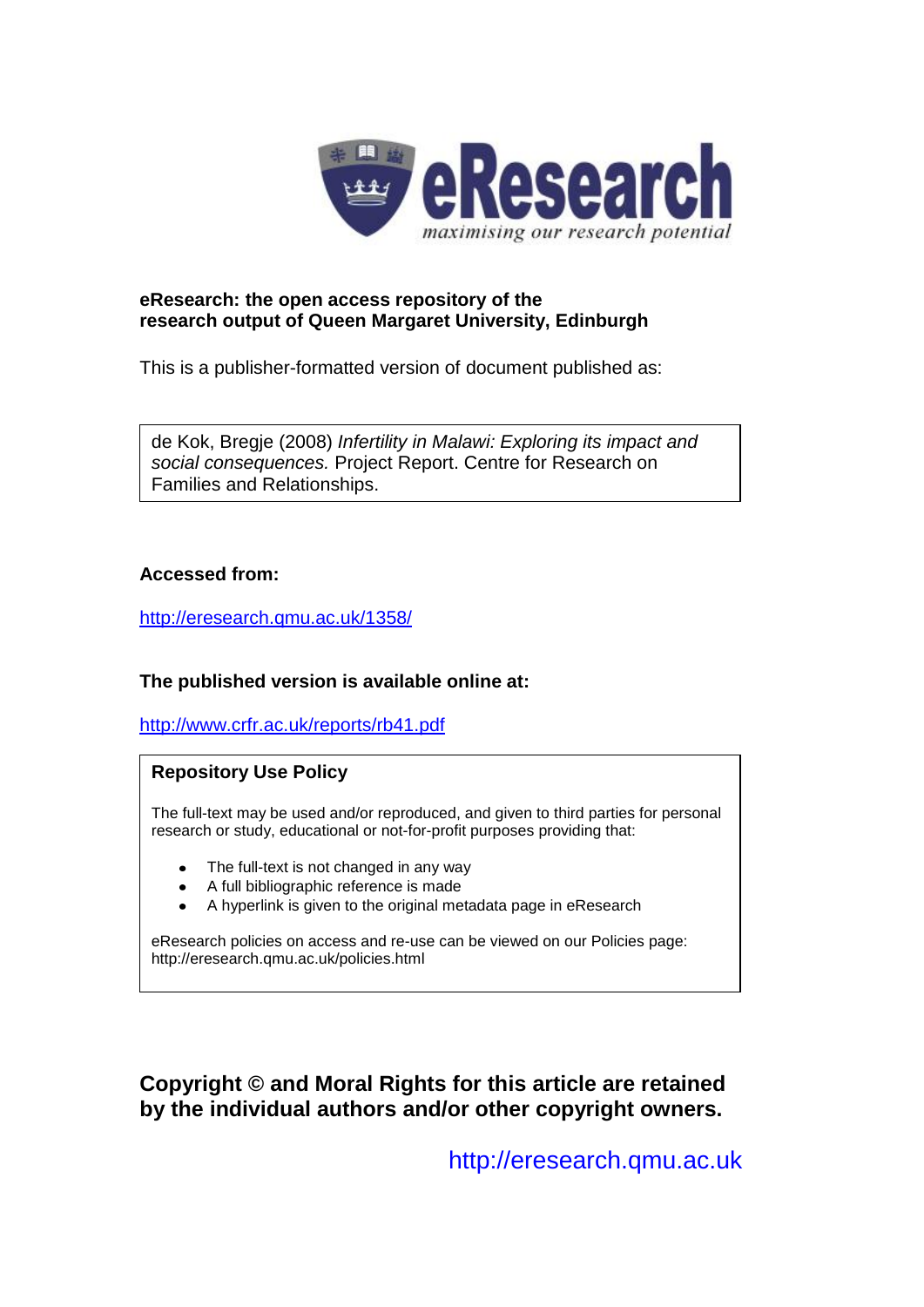**crfr**

# **Infertility in Malawi: exploring its impact and social consequences**

#### **References**

#### **Key Points**

- Infertility is a serious psychological, social and public health problem in many developing countries, including Malawi. Common interpretations of childbearing and infertility exacerbate the problem for infertile women
- Infertility has many serious psychological and social consequences, including social exclusion, verbal and physical abuse, and marriage breakdown
- Polygamy and extramarital affairs are often proposed as culturally required, reasonable and inevitable responses to infertility. This may lead to personal hardship and an increase in the incidence of sexually transmitted disease (STDs)
- Some men and women in this study minimised relationship troubles caused by infertility. This may limit their ability to access the support they need
- The cultural pressure to bear children is so strong that people with fertility problems feel they need to be seen to be trying to solve these problems. However, seeking help intensively may have financial and physical consequences, and places considerable demands on fragile health systems
- Some practitioners emphasize their ability to cure infertility, and some attribute problems to patients. This may give clients false hopes and obscure the role of health services
- Social rather than individual interventions are recommended. Efforts to discourage unhelpful attitudes and facilitate more empowering alternatives may be effective
- Infertility should be incorporated into existing policy and services, in particular those concerning HIV/AIDS

**contact crip Centre for Research on Families and Relationships** The University of Edinburgh, 23 Buccleuch Place, Edinburgh EH8 9LN Tel: 0131 651 1832 Fax: 0131 651 1833 E-mail: crfr@ed.ac.uk

**Author** Gerrits T, Boonmongkon P, Feresu S and Halperin D (1999) Involuntary infertility and childlessness in resource-poor countries. Amsterdam: Het Spinhuis.

**For a full list of Research Briefings visit our website** www.crfr.ac.uk

#### The University of Edinburgh is a charitable body, registered in Scotland, with registration number SC005336.

# **Infertility in Malawi: exploring its impact and social consequences**

#### **Author**

This briefing was based on a PhD project in Psychology (The University of Edinburgh) by Dr Bregje Christina de Kok, funded by a range of funders including the ESRC and BFWG. The work was developed further during an ESRC/MRC postdoctoral fellowship in Sociology (The University of Edinburgh).

This briefing was edited by Jennifer Flueckiger, Kathryn Backett-Milburn and Sarah Morton.

Dyer S, Abrahams N, Hoffman M, and van der Spuy Z (2002) 'Men leave me as I cannot have children' in : Women's experiences with involuntary childlessness. Human Reproduction, 17(6), 1663-1668.

Ericksen K and Brunette T (1996) Patterns and predictors of infertility among African women: A cross-national survey of twenty-seven nations. Social Science & Medicine, 42(2), 209-220.

Inhorn M (1994) Quest for conception: Gender, infertility, and Egyptian medical traditions. Philadelphia: University of Pennsylvania Press.

Larsen U (2000) Primary and secondary infertility in sub-Saharan Africa. International Journal of Epidemiology, 29(2), 285-291.

Rappaport J (1995) Empowerment meets narrative: Listening to stories and creating settings. American Journal of Community Psychology, 23(5), 795-800.

Rowe J (1999) Clinical aspects of infertility and the role of health care services. Reproductive Health Matters, 7(103-111).

UNFPA (1994) Report of the International Conference on Population and Development: UNFPA.

World Health Organization (1986) Ottawa Charter for Health Promotion, Health Promotion, 1, iii-v.

#### **Background**

Infertility is a significant public health problem in African countries like Malawi. Secondary infertility (ie infertility after the birth of a child) affects an estimated 17% of Malawian couples aged between 20 and 44 years (Larsen 2000). An additional 16% have had infertile periods (failing to conceive for 5 to 7 years) at some point in their life (Ericksen and Brunette 1996).

Infertility has many serious psychological and social consequences, including social exclusion, verbal and physical abuse, and marriage breakdown. Furthermore, infertility is intertwined with other major public health problems, in particular the transmission of STIs, including HIV/AIDS (Ericksen and Brunette 1996). STIs are amongst the main causes of infertility in Africa (Larsen 2000).

Infertility is a serious personal, social and public health issue in developing countries such as Malawi. Infertility is often a 'hidden' problem in this context as the policy and service emphasis is on issues like infant mortality and family planning. Social expectations can also contribute to the problem. This research briefing reports on the first in-depth qualitative study of infertility in Malawi. These findings aim to form a starting point for development of services and programs that are based on people's own views, local needs and go beyond family planning.

- Infertility may contribute to the spread of STIs. Polygamy and extramarital affairs are seen as justified by the couple's fertility problems. This often leads to increased number of sexual partners (Gerrits et al 1999) and this contributes to the spread of STDs.
- The number of infertility consultations is putting a strain on the limited resources of the health system. People with fertility problems tend to consult large numbers of practitioners (Gerrits et al 1999) despite the few medical solutions available in developing countries. Infertility clients take up precious resources in health systems, which could be used for more soluble problems (Rowe 1999).
- Despite these issues, infertility has not been a priority for policy makers and practitioners in developing countries until recently. Traditionally, family planning